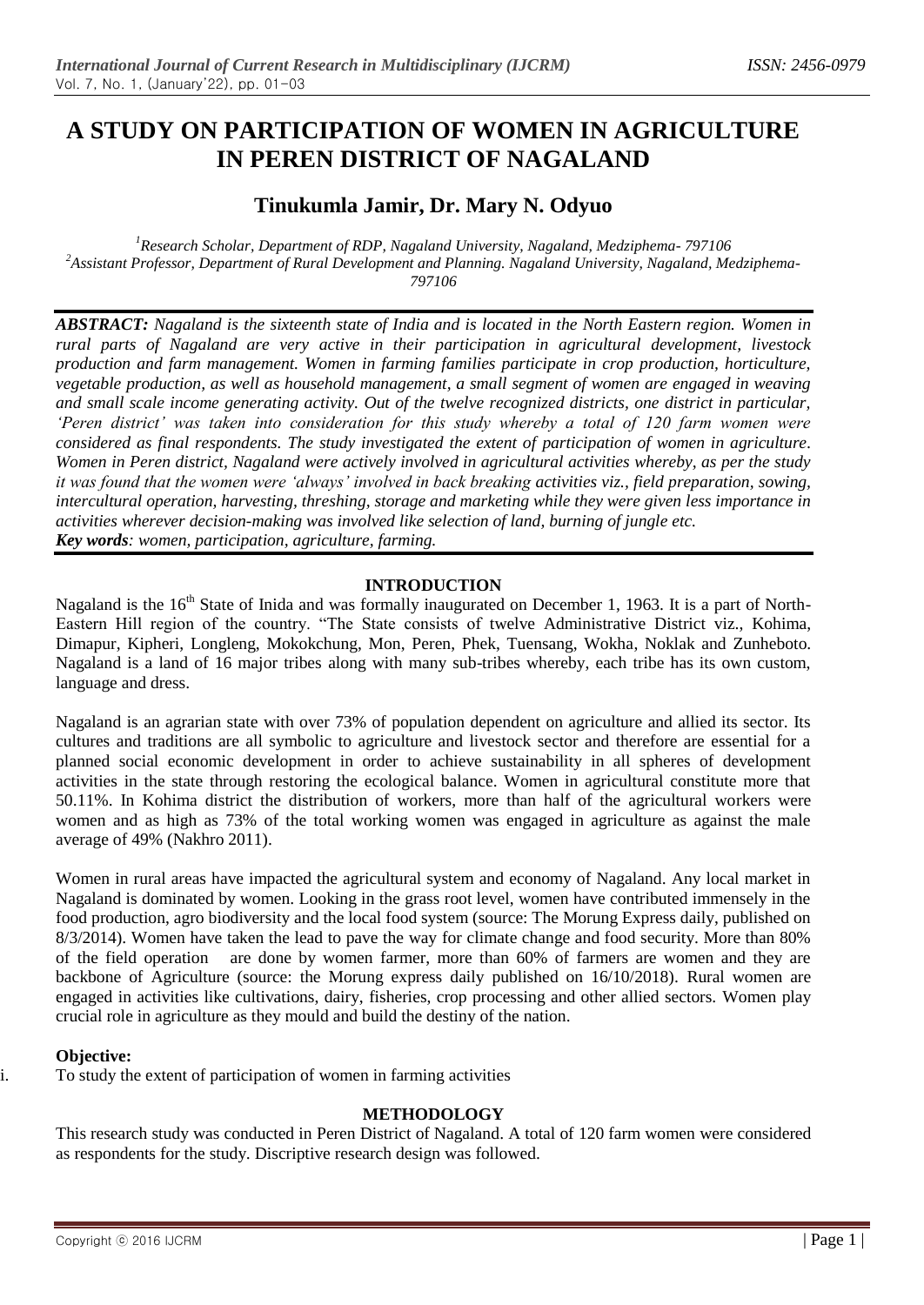| Table 1. Distribution of respondents as per extent or participation in farming activities |                           |                |               |                   |               |
|-------------------------------------------------------------------------------------------|---------------------------|----------------|---------------|-------------------|---------------|
| Sl no                                                                                     | <b>Farming Activities</b> | Always $(\% )$ | Often $(\% )$ | Sometimes $(\% )$ | Never $(\% )$ |
|                                                                                           | Selection of Land         | 5.83           | 10.00         | 14.17             | 70.00         |
| 2                                                                                         | Cutting of Jungle         | 17.50          | 20.83         | 46.67             | 15.00         |
| $\overline{3}$                                                                            | Burning of Jhum           |                | 5.00          | 36.67             | 30.83         |
|                                                                                           | Fields                    | 27.50          |               |                   |               |
| $\overline{4}$                                                                            | <b>Field Preparation</b>  | 32.50          | 56.67         | 8.33              | 2.50          |
| 5                                                                                         | Sowing                    | 60.83          | 34.17         | 5.00              | $\Omega$      |
| 6                                                                                         | <b>Intercultural</b>      |                | 38.33         | 4.17              | $\Omega$      |
|                                                                                           | Operation                 | 57.50          |               |                   |               |
| 7                                                                                         | Harvesting                | 45.00          | 29.17         | 23.33             | 2.50          |
| 8                                                                                         | Threshing                 | 47.50          | 27.50         | 19.17             | 5.83          |
| 9                                                                                         | Storing                   | 54.17          | 30.00         | 15.83             | $\Omega$      |
| 10                                                                                        | Marketing                 | 69.17          | 22.50         | 8.33              | 0             |

#### **RESULT AND DISCUSSION 1. Extent of participation of women in farming activities Table 1: Distribution of respondents as per extent of participation in farming activities**

The study revealed that majority (70%) of the respondents 'Never' participated in 'selection of land', about 14.17 percent 'Sometimes' participated in selection of land, 10 per cent 'often' participated and 5.83 per cent 'Always' participated in selection of land. The data showed that even though women were involved in selection of land yet decision making in selection of land were predominantly performed by men.

Women participation in 'cutting of jungle' was more (46.67%) in the 'Sometimes' category followed by 20.83 per cent under 'Often 'category, 17.50 per cent 'Always' and 15 percent under 'Never' category. It can be inferred that conventionally this activity is also perceived as male dominated task but women are also sometimes involved in this task.

Women participation in 'burning of jungle' was more (36.67 %) in 'sometimes' category, 30.83 per cent in 'Never' category followed by 27.5 per cent in 'Always' and only 5 per cent showed 'Often' category. This shows that, though burning of jungle is perceived to be male activity, it was observed that women were also sometimes involved.

Women participation in 'field preparation' activity was more (56.67 %) under 'Often' category followed by 'Always' category at 32.50 per cent. Respondents in 'Sometimes' category has 8.33 per cent and respondent under 'Often' category showed 2.50 per cent only. It can be inferred that women are mostly engaged in back-breaking task of field preparation.

Women participation in 'sowing' activity was majority (60%) under 'Always' category, 34.17 per cent were under 'Often' category, 5 per cent under 'Sometimes' category. The study further concluded that 100 per cent of women actively participated in sowing activities.

Women participation in 'intercultural operation' was more (57.5%) of the respondents were under 'Always' category, 38.33 per cent were under 'Often' category and 4.17 per cent under 'Sometimes' category. It was noteworthy that none 100 per cent of the women actively participate in intercultural operations like thinning, weeding, hoeing etc.

Women participation in 'harvesting' was more (45 %) under 'Always' category followed by 29.17 per cent under 'Often' category, 23.33 per cent under 'Sometimes' category and 2.50 per cent under 'Never' category. It shows that women are always involved in back-breaking task of harvesting.

Women participation in 'Threshing' was more (47.5%) under 'Always' category is 47.50 per cent followed by 'Often' category with 27.50 per cent. Respondent under 'Often' category have 19.17 per cent while respondent under 'Never' category have only 7 per cent. Study shows that threshing activity was predominantly performed by women.